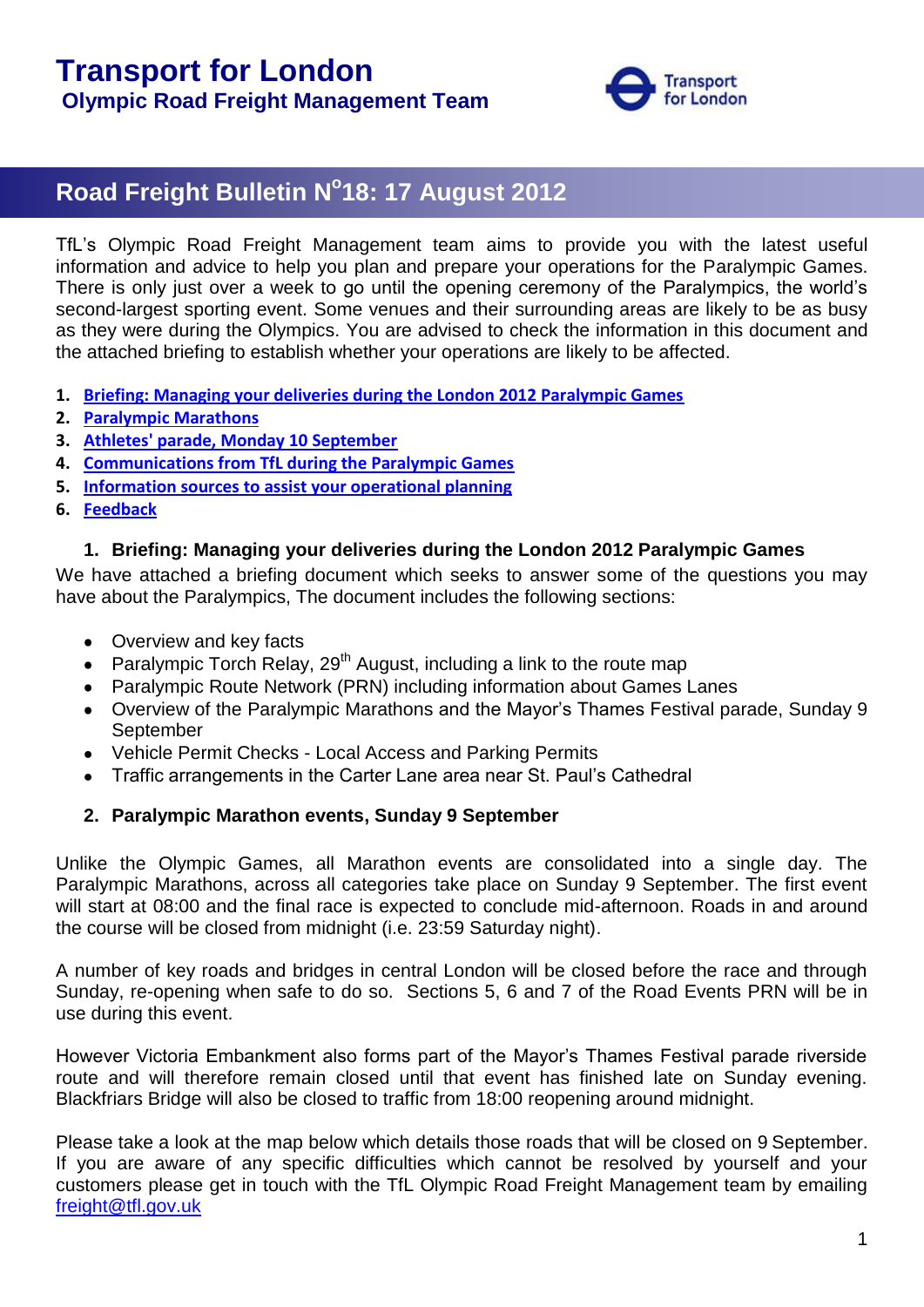

# 18.12 Sunday 9 September Mayor's Thames Festival Parade MANSELL STREET Road closed to traffic Route of Marathon **Vey**  $V_0$ a UNION STREET 390kg **OVER SHARE ROAD** ğ **q** LEBU **THET** TEMPLE<br>AVENUE uer East Paralympic Marathon and Mayor's Thames Festival Parade  $\frac{1}{\sqrt{2}}$ i a River Thame **MEST MENSTER AMBETA**  $\ddot{\Phi}$ TOREY<br>GATE .<br>E 00046062  $T \leqslant$ 2012 Green<br>Park š  $\overline{\gamma_{\mathbf{r}}},$ dO  $+280$

# **Map of the Paralympic Marathon route and Mayor's Thames Festival Parade road closures**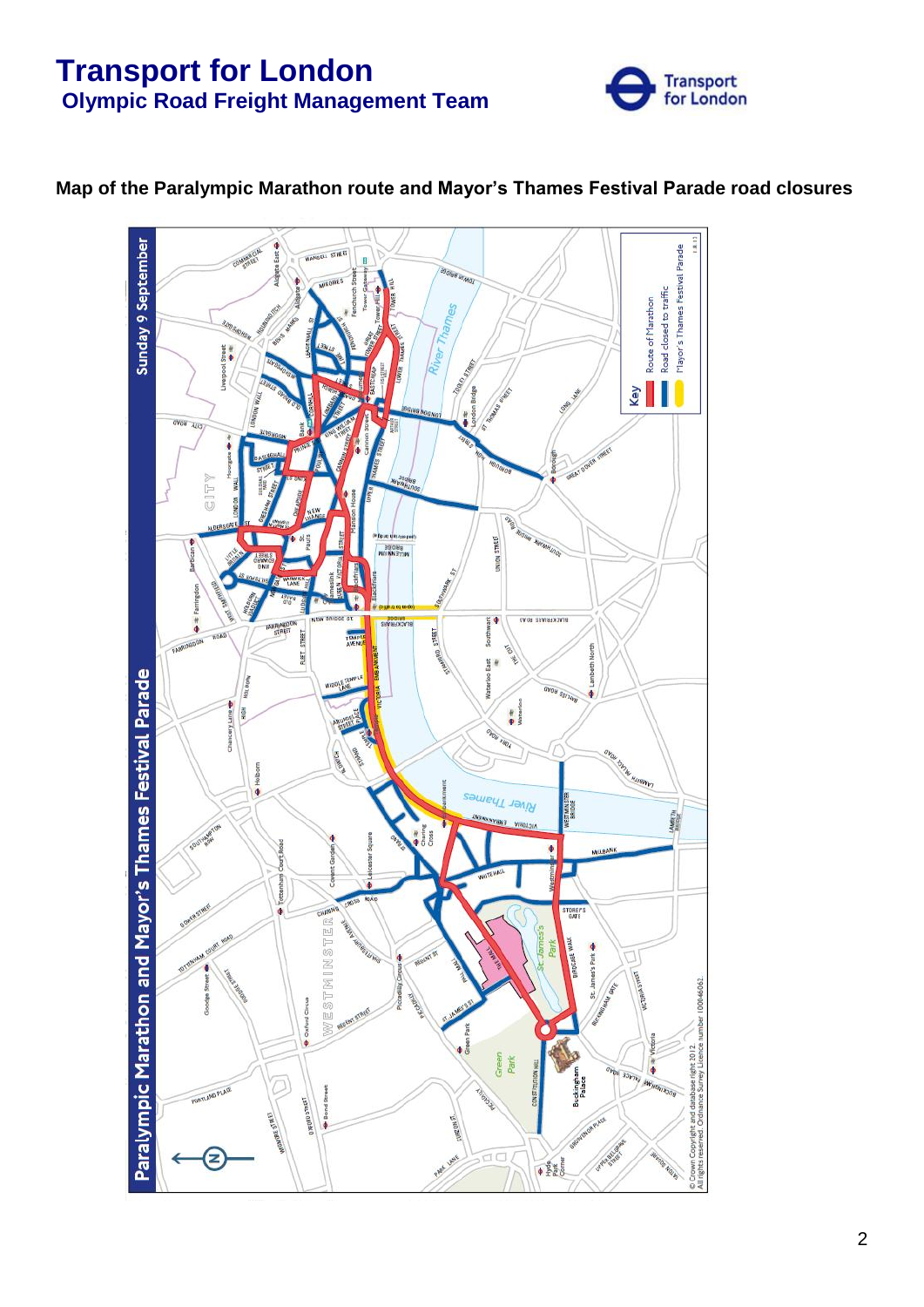

# <span id="page-2-0"></span>**3. 'Our Greatest Team' parade, Monday 10 September**

Athletes from Team GB and Paralympics GB will parade through the City of London and Westminster on 10 September. Further details will be circulated shortly.

# <span id="page-2-1"></span>**4. Communications from TfL**

From 28 August, TfL will send daily traffic bulletin emails to businesses who have registered their details with us. If during the Olympic Games you received twice daily emails from an email address which displayed as "London 2012 Games Transport Update " you will continue to receive bulletins from us during the Paralympic Games.

Unforeseen disruption likely to have a significant impact for a significant period will be reported upon in special alerts with the subject "Transport Alert for Freight" sent from an account which will be displayed as "London 2012 Transport Update". If you did not receive the scheduled bulletins or the special alerts, please email [freight@tfl.gov.uk](mailto:freight@tfl.gov.uk) with "Subscribe" in the subject headline.

# <span id="page-2-2"></span>**5. Information sources to assist your operational planning**

#### **TfL Olympic Road Freight Management webpages**

Further information about making deliveries during the Games is available by visiting TfL"s website: [www.tfl.gov.uk/2012freight](http://www.tfl.gov.uk/2012freight) this includes case studies of businesses making changes and the Code of Practice for making deliveries out-of-hours.

# **Driver briefing toolkit**

We have prepared an updated toolkit to assist briefings you give your drivers to make sure they are ready for the challenges of the Paralympics.

This includes a presentation, fact sheets, Paralympic Route Network (PRN) 'Signs and Lines' example sheet, driver top tips information and the Code of Practice for out-of-hours deliveries. A large scale Paralympic Route Network briefing map is also available to be downloaded.

# **Freight Journey Planner**

TfL"s Freight Journey Planner is available for use free-of-charge. It is capable of planning a route compliant with Games-time changes, and will identify the closest legal loading position to the delivery / collection point.

After entering a postcode, address or M25 junction, it can plan a multiple-drop route (up to a maximum of 26 locations). Please visit: [http://freightplanner.tfl.gov.uk](http://freightplanner.tfl.gov.uk/) and click on 'Plan your iourney'

# **Information about road changes**

Factsheets highlighting how roads (and public transport) will be affected, from Thursday  $30<sup>th</sup>$ August onwards can be downloaded from [www.getaheadofthegames.com/bulletins/default.html.](http://www.getaheadofthegames.com/bulletins/default.html) Where TfL is aware of longer term changes arising from previously unforeseen events, these will be updated to reflect those changes.